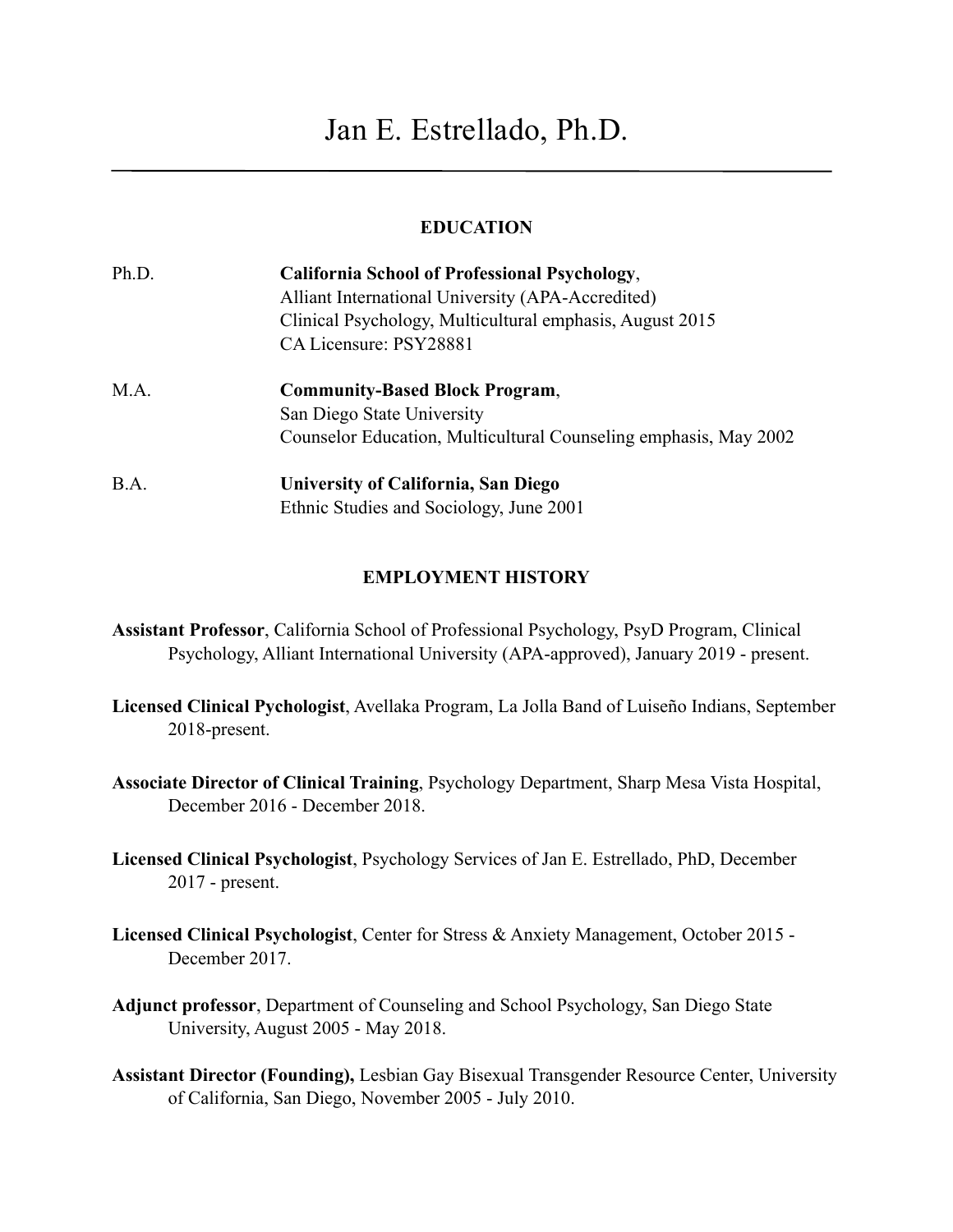**Assistant Resident Dean (Founding),** Sixth College, University of California, San Diego, August 2002 - November 2005.

# **TEACHING EXPERIENCE**

#### **Courses taught:**

PSY6129, Multicultural Psychology, Alliant International University, San Diego PSY6112, Social Psychology, Alliant International University, San Diego PSY7551, Practicum Consultation, Alliant International University, San Diego CSP 600/600L, Cross-Cultural Counseling Pre-practicum, San Diego State University CSP 300, Stress Management and Life Planning, San Diego State University CSP 740 Counseling Practicum, San Diego State University CSP 650, Trauma and Crisis Counseling in Multicultural Contexts, San Diego State University CSP 670, Theory and Process of Group Counseling, San Diego State University

## **ASSESSMENT EXPERIENCE**

## **Trauma Assessment**

- $\cdot$  CAPS-5
- $\cdot$  TSI-2
- DES
- LEC
- PCL
- VHQ
- THS
- CEQ
- MWES

## **Neuropsychological Assessment**

- WRAT
- Trails A&B
- CVLT
- MoCA
- RBANS
- TFLS
- WASI
- WAIS
- WMS
- Stroop

## **Personality Assessment**

- **•** MMPI-2
- **•** MMPI-A
- **•** MCMI-III
- **•** PAI
- **•** NEO

## **Projective Assessment**

- **•** Rorschach (R-PAS)
- **•** TAT
- **•** House-Tree-Person
- **•** Rotter Sentence Completion
- 
- 
-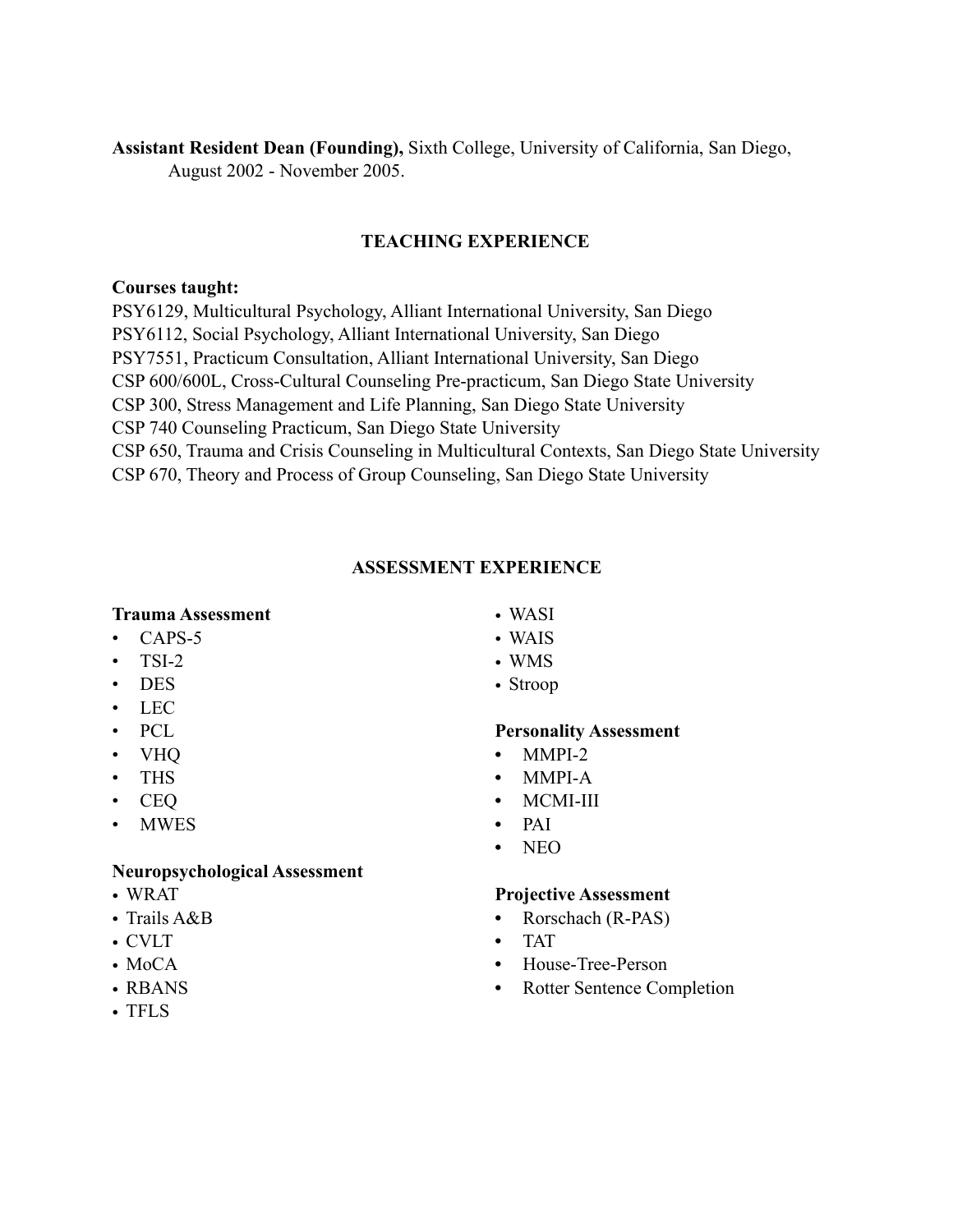#### **PEER-REVIEWED PUBLICATIONS**

- Moore, A.A. & **Estrellado, J.E.** (2018). Hidden work, hidden costs: the impact of social justice fatigue on librarian women of color. In R. Chou & A. Pho (Eds.). *Pushing the Margins: Women of Color and Intersectionality in LIS.*
- Priest, E., Arzoumanian, M., **Estrellado, J.**, DeLorme, J., Dahlin-James, K., Hennrich, E., Rodriguez, H., & Dalenberg, C. (2014). Will you pray with me? Trauma, countertransference and the religious client/therapist. In D. Walker, C. Courtois, and J. Aten (Eds.) *Spiritually oriented trauma psychotherapy*. (p. 103-126) Washington, D.C.: American Psychology Association Press.

#### **PROFESSIONAL PRESENTATIONS**

- Kim, G., Okubo, Y., Kawahara, D., **Estrellado, J.E.,** (2019, August). Experiences of Asian American Women and Nonbinary Faculty in Academia: Challenges and Implications. Roundtable accepted at the meeting of the American Psychological Association, Chicago, IL.
- Felipe, L., **Estrellado, J.E.,** Kim, S. (2019, June). Empowering Diverse Queer Communities in Higher Education. Preconference institute accepted, National Conference on Race and Ethnicity, Portland, OR.
- Miller, A**.**E. & **Estrellado, J.E.,** (2019, April). Holding on to Audre: Self-care for LGBTQ+ and POC graduate students. Webinar for APA Division 44.
- **Estrellado, J.E.,** Felipe, L., & Breen, A. (2019, January). Finding Belonging and Fighting for Visibility: Queer and Trans\* Asian American Families. Roundtable discussion at the National Multicultural Summit, Denver, CO.
- Miller, A**.**E. & **Estrellado, J.E.,** (2019, January). Holding on to Audre: Self-care for LGBTQ+ and POC graduate students. Workshop at the National Multicultural Summit, Denver, CO.
- **Estrellado, J.E.**, Miller, A.E. (2019, January). Surviving Graduate School as a Queer and Trans\* Student of Color. Roundtable discussion at the National Multicultural Summit, Denver, CO.
- **Estrellado, J.E.,** Nakamura, N., Felipe, L., Kim, S., & Breen, A. (2018, August). Queer parenting in API families. Interactive session at the Asian American Psychological Association, San Francisco, CA.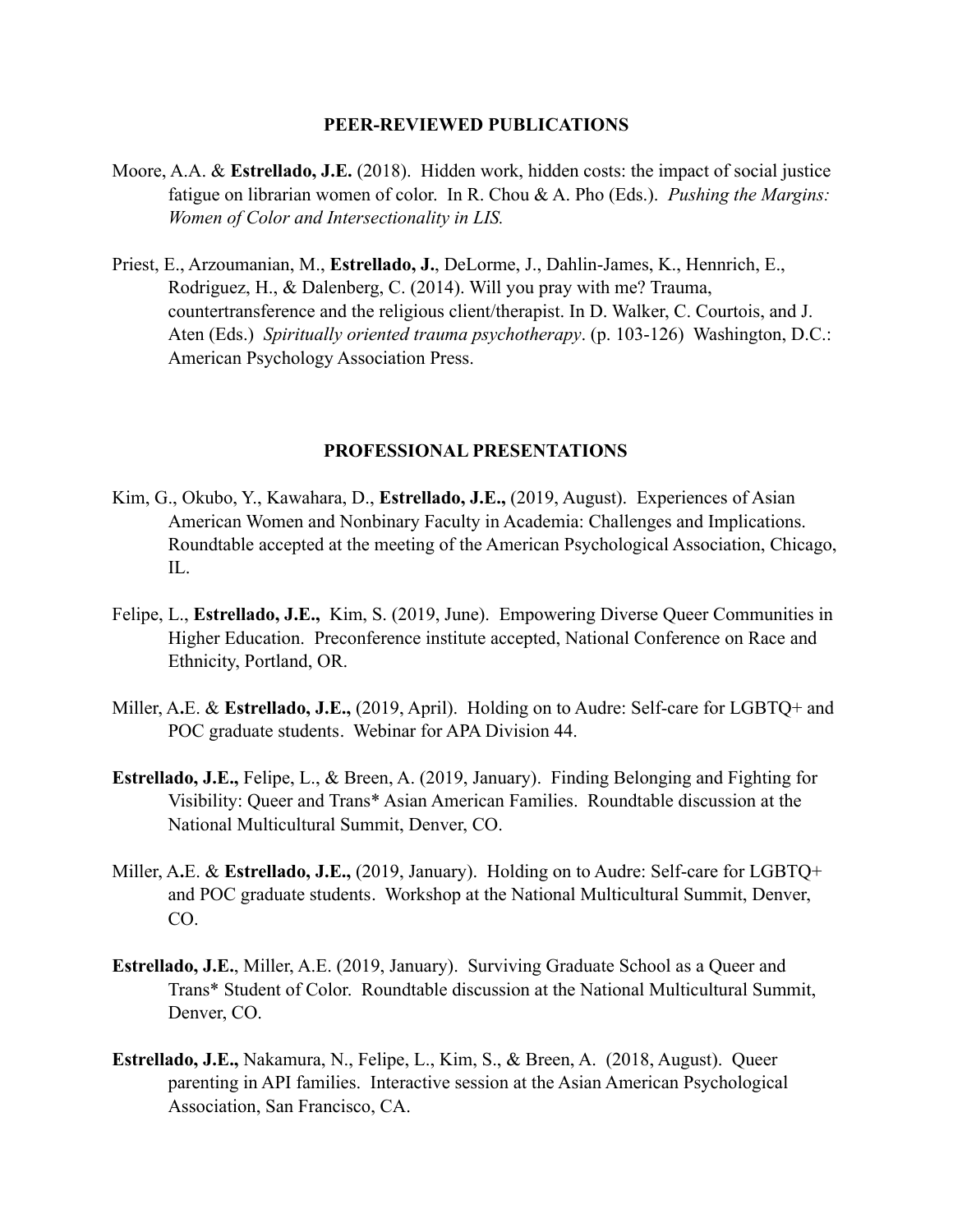- Kim, G., **Estrellado, J.E.** Owen, K., Chu, K., Flores, M., Ibrahim, K., Grey, M.J., & Anaya, I. (2018, August). Diverse feminist activism in climate of fear and intimidation. Roundtable accepted at the meeting of the American Psychological Association, San Francisco, CA.
- **Estrellado, J.E.,** Cropper, R.E., Work, G.B., & Greenbaum, B. (2015, August). *Clinicians' attributions to symptoms of trauma and ethnic minority status based on client presentation*. In C.J. Dalenberg (Chair), Race and trauma knowledge in treatment and research. Symposium at the meeting of the American Psychological Association, Toronto, QC.
- Arzoumanian, M. A., Dalenberg, C. J., **Estrellado, J. E**., Hennrich, E. J., Verbeck, E. G., Dahlin, K., & Stevens, J. M. (2014, August). *Critique of the dissociative experiences scale comparison (DESC)*. Poster session presented at the meeting of the American Psychological Association, Washington, D.C.
- Dalenberg, C. J., Arzoumanian, M. A., Hennrich, E. J., **Estrellado, J. E.**, Dahlin, K., Stevens, J. M., & Verbeck, E. G. (2014, August). *Revisions to the dissociative experiences scale: the DES-R and the DES-B*. Poster session presented at the meeting of the American Psychological Association, Washington, D.C.
- Greenbaum, B., Rosenberg, M.H., Arzoumanian, M.A., Hennrich, E.J., Ardill, M., **Estrellado, J.E.,** Work, G.B., Cropper, R.E., Johnson, A.I., Bussell, N.P., Stevens, J.M., Houston, A.A., Schwab, B.M., & Dalenberg, C.J. (2014, August). *Measuring and defining child physical abuse*. Poster session presented at the meeting of the American Psychological Association, Washington, D.C.
- **Estrellado, J.E.** (2013, August). *Clinicians' perceptions of discrimination-related and traumarelated symptoms.* Poster session presented at the meeting of the American Psychological Association, Honolulu, HI.
- **Estrellado, J.E.**, Arzoumanian, M.A., Hennrich, E.J., Dahlin, K., Verbeck, G., Stevens, J.M., & Dalenberg, C.J. (2013, August). *The psychometrics of three dissociation scales: testretest, alpha, and skewness*. Poster session presented at the meeting of the American Psychological Association, Honolulu, HI.
- Arzoumanian, M.A., Verbeck, E.G., Dahlin, K., Stevens, J. M., **Estrellado, J. E.** , Hennrich, E. J., & Dalenberg, C. J. (2013, August). *DES-B: Relationship of the brief DES-R to the full scale and the PCL in a nonclinical sample.* Poster session presented at the meeting of the American Psychological Association, Honolulu, HI.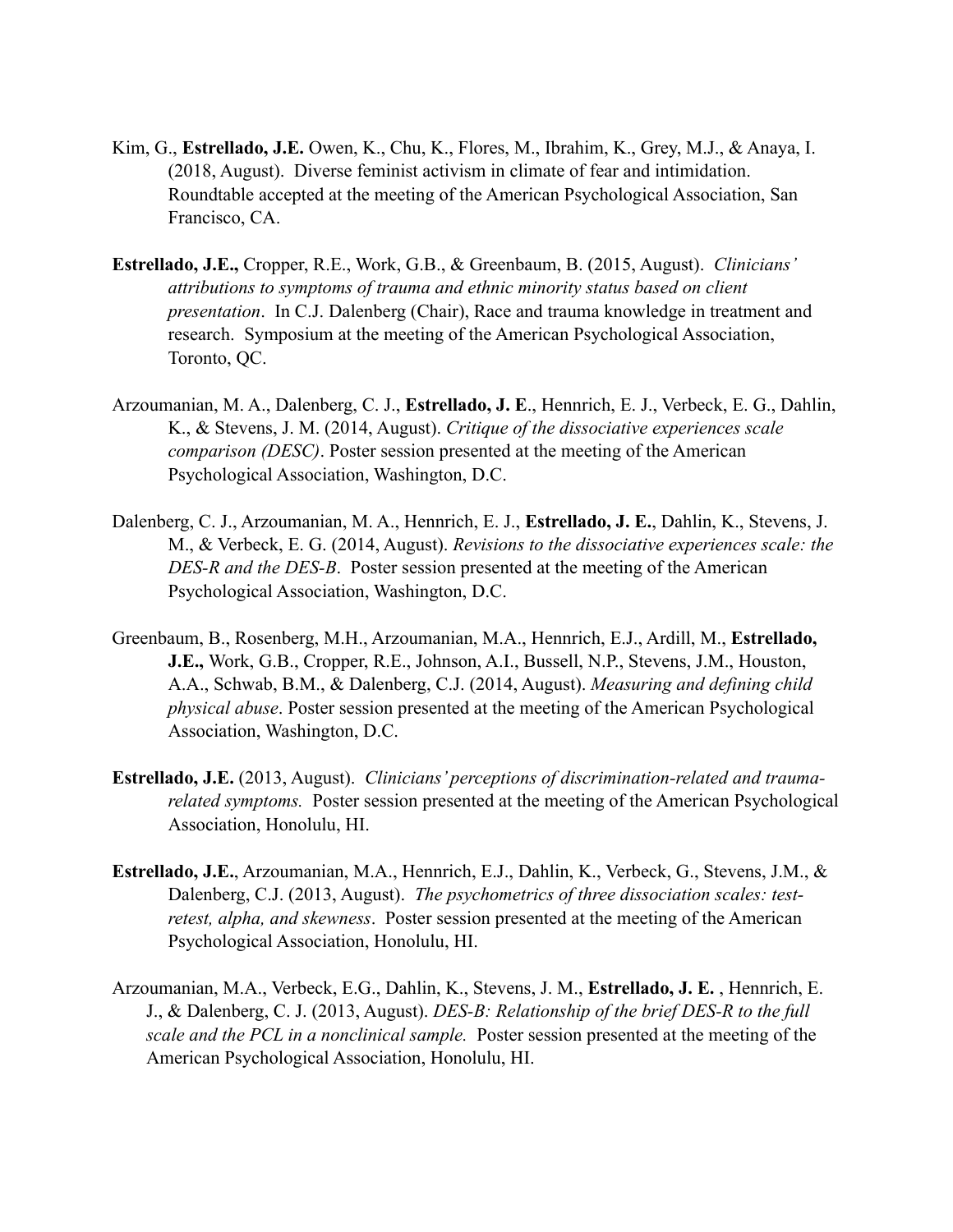- Stevens, J. M., Arzoumanian, M. A., Verbeck, E. G., Hennrich, E. J., Dahlin, K., **Estrellado, J. E.**, & Dalenberg, C. J. (2013, August). *Relationship of abuse by religious figures to depression and religiosity in a college sample.* Poster session presented at the meeting of the American Psychological Association, Honolulu, HI.
- Hennrich, E. J., Dahlin, K., Stevens, J. M., Verbeck, E. G., Arzoumanian, M.A., **Estrellado, J. E**., & Dalenberg, C. J. (2013, August). *Validity of three dissociation scales.* Poster session presented at the meeting of the American Psychological Association, Honolulu, HI.
- Dahlin, K., Hennrich, E. J., Verbeck, E. G., **Estrellado, J. E**., Stevens, J. M., Arzoumanian, M.A., & Dalenberg, C. J. (2013, August). *The psychometrics of three dissociation scales: test-retest, reliability and relationship to trauma.* Poster session presented at the meeting of the American Psychological Association, Honolulu, HI.
- Verbeck, E. G., Hennrich, E. J., **Estrellado, J. E**., Stevens, J. M., Dahlin, K., Arzoumanian, M.A., & Dalenberg, C. J. (2013, August). *Development and reliability of a minimally invasive trauma screen.* Poster session presented at the meeting of the American Psychological Association, Honolulu, HI.
- Kawahara, D., Heras, P., Braje, S., **Estrellado, J.E**., & Wang, T. (2012, March). *Mentoring female Asian and Pacific Islander doctoral level psychology students*. Presentation at the meeting of The Association for Women in Psychology, Palm Springs, CA.
- Miler, A.T., **Estrellado, J.E.,** Curtis, B., Orozco, A., Moore, A.A., & Thompson, C. (2009, June). *Community cross-racial institute on LGBT issues in higher education*. Pre-conference institute presented at the meeting of the National Conference on Race and Ethnicity, San Diego, CA.

#### **INVITED PRESENTATIONS AND LECTURES**

- Panelist, *Sexual Violence in Women of Color Communities*, University of California, San Diego, CA, April 2019.
- Co-presenter, *Best Practices for Transgender-Affirming Care*, Sharp HealthCare, San Diego, CA, April 2019.
- Guest lecturer, *Providing Transgender-Affirming Care*, San Diego State University, San Diego, CA, March 2019.
- Co-presenter, *Trauma, Learning, and Trauma-Informed Practice*, Ashford University, San Diego, CA, December 2018.
- Co-presenter, *Trauma, Policing, and Culture*. Community Review Board, San Diego Police Department. San Diego, CA, September 2018.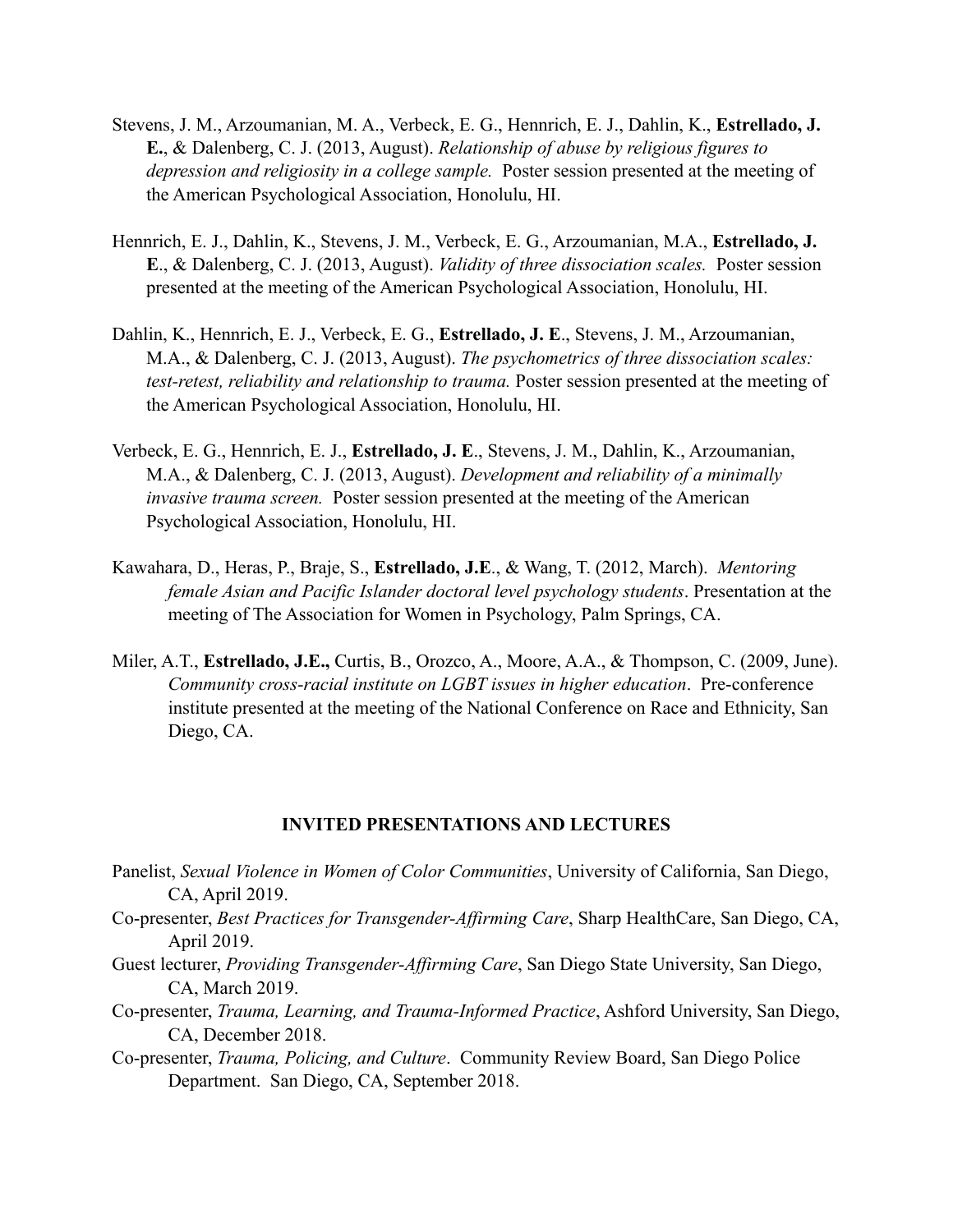- Co-presenter, *At the Intersections of Gender Identity, Culture, and Language,* San Diego Psychological Association, San Diego, CA, July 2018.
- Keynote speaker, Time's Up: Resisting Rape Culture Conference, MiraCosta College, Oceanside, CA, April 2018.
- Presenter, *Trauma recovery,* Time's Up: Resisting Rape Culture Conference, MiraCosta College, Oceanside, CA, April 2018.
- Guest lecturer, *Working with LGBTQ families*, Alliant International University, San Diego, CA, April 2018.
- Guest lecturer, *LGBTQ-affirming mental health,* Alliant International University, San Diego, CA, November 2016.
- Presenter, *Bringing our whole selves to the table,* Cuyamaca Community College, Cuyamaca, CA, September 2016.
- Presenter, *Working with lesbian, gay, bisexual, and transgender parents and children,* Center for Children, San Diego State University, San Diego, CA, August, 2016.
- Presenter, *Mental health and treatment considerations working with lesbian, gay, bisexual, and transgender populations,* National Alliance on Mental Illness, San Diego, CA, July, 2016.
- Presenter, *Don't let stress get the best of you,* Single Parent Conference, MiraCosta College, San Diego, CA, April, 2016.
- Guest lecturer, *Trauma and children in the classroom,* ED 451: Introduction to Multicultural Education, San Diego State University, San Diego, CA, March, 2016.
- Presenter, *Mental health and treatment considerations with Filipino American populations*, Counseling and Psychological Services, California State University, San Marcos, San Marcos, CA, March, 2016.
- Guest lecturer, *On love and relationships*, EDS 116: Mentor Practicum, University of California, San Diego, La Jolla, CA, January, 2016.
- Co-presenter, *Understanding and* w*orking affirmatively with people of all genders,* Sharp Mesa Vista Hospital, San Diego, CA, July 2015.

## **PROFESSIONAL SERVICE**

- **Co-Coordinator,** Graduate Leadership Institute, Asian American Psychological Association, January 2019
- **Founding Co-Chair**, Gender and Sexual Diversity Task Force, Section 5 (Asian and Pacific Islanders), Division 35 (Psychology of Women), January 2017 - December 2018.
- **Co-Chair,** Coordinating Committee, Section 5 (Asian and Pacific Islanders), Division 35 (Society for the Psychology of Women, January 2016 - December 2016.

**Chair,** Webinar Committee, APA Division 56 (Trauma Psychology), Jan. 2016 - Dec. 2017.

**Administrative Assistant,** APA Mental Health Apps Database, January 2014 - May 2015. **Editorial Assistant,** *Psychological Trauma,* August 2013 - May 2014.

**Suite Coordinator,** APA Division 56 (Trauma Psychology), December 2012 - July 2013. **Presidential Assistant,** APA Division 56 (Trauma Psychology), Dec. 2012 - Dec. 2013.